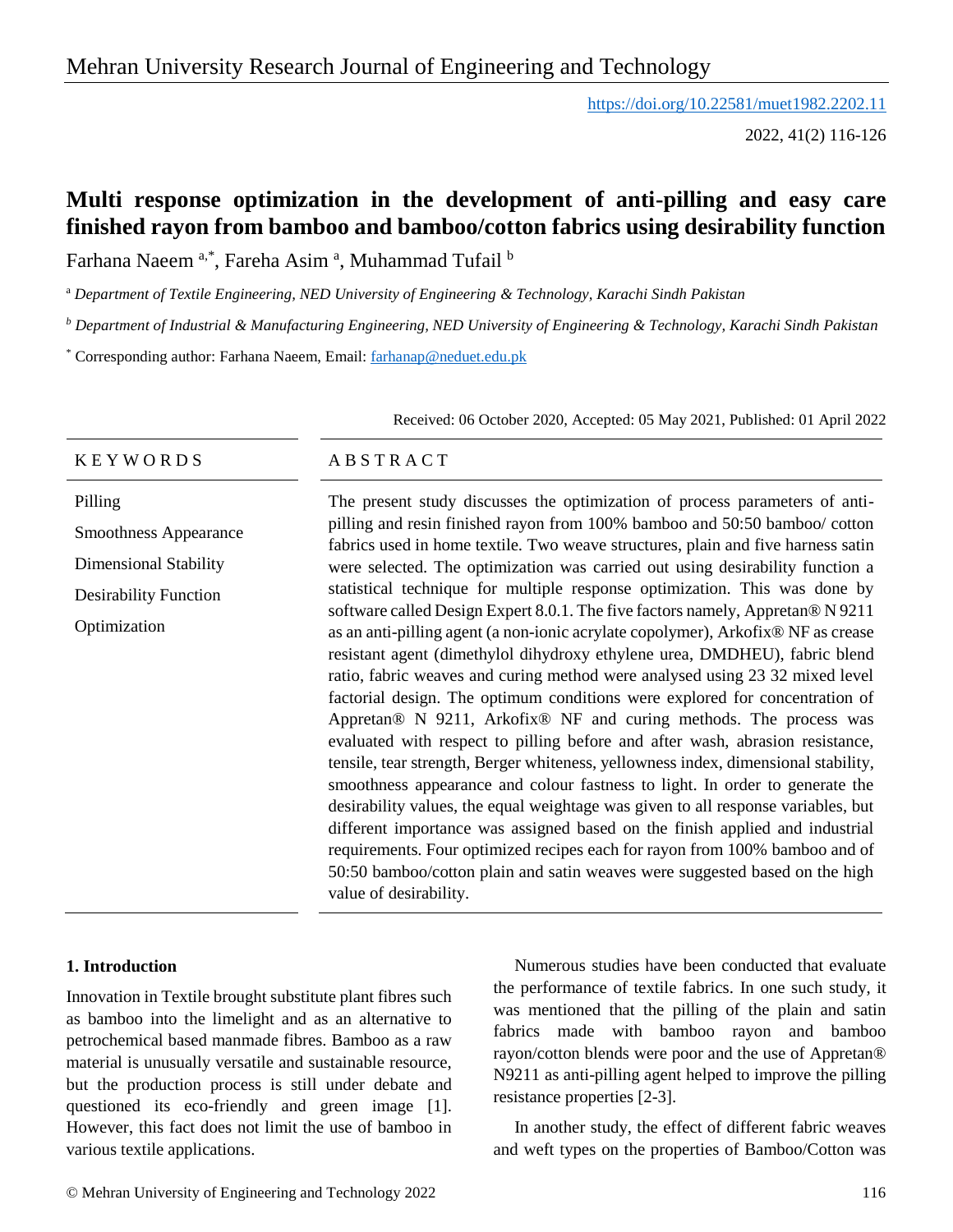studied. It was mentioned that dimensional stability of the fabric was affected by the blend ratio of the yarn and weave type. The type of weave had great influence on the shrinkage in weft direction [4].

It is further explored [5] that, in a bamboo/cotton blend, the yarn imperfection and unevenness increased with an increase in the bamboo fibre content. This increase in yarn imperfection and unevenness is likely to result in increased pilling.

Besides, wrinkle resistance characteristic of bamboo textiles is poor compared to other fabrics; therefore, it is not considered the perfect choice of fabrics where wrinkle recovery is required [6-9]. It was explored in [3] that dimensional stability of bamboo and bamboo/cotton woven fabric was poor and ranges from -7.8 to -16. The sanforising process helped in improving it but it was quite above +/- 3% which is commonly required for woven plain and satin fabrics [2-3]. Various studies showed that the pilling, wrinkle and dimensional stability of the rayon from bamboo improved after antipilling and resin finish [2-3, 7-9]. The pilling resistance of rayon and rayon/cotton fabrics were improved up to pilling grade 4.5 after the application of anti-pilling and resin finish [7].

Similarly dimensional stability and smoothness appearance (wrinkle recovery) of plain and satin fabrics improved by resin finish. The dimensional stability improved up to -2.5% and smoothness appearance was improved within SA 3.5, here SA means Smoothness Appearance [3, 8].

It was established that pilling, dimensional stability and wrinkle recovery of bamboo is poor. In order to improve these properties fabrics need to be finished with anti-pilling and resin finish [7-10]. The use of both the finishes in one bath [3, 7-9] helps the textile industry to increase the productivity and reduce the lead time. However, to finish the fabrics without degrading its physical characteristics, strong statistical technique may require. The optimization by conventional method is costly in terms of time and material. A number of statistical techniques such as factorial design, box Behnken RSM (response surface methodology), desirability function, etc. are employed by many researchers for experiments design and optimisation of Textile processes.

Montazer, M., et al. of [11] applied the surface response methodology (RSM) for the optimisation of the amounts of different variables used in durable antipilling finish. Effect of different anti-pilling finishes was evaluated statistically by using M-Sat Microcomputer and completely randomized design technique [12].

Annacleta Chiweshe et al. [13] used a completely randomized 6 x 5 x 2 factorial design. The fabric type, softener treatment, and detergent type were three independent variables. The pilling and breaking strength were the variables. ANOVA and Tukey's Studentized (least significant difference, LSD) tests were carried out on the data to conclude that variables have considerable influence on breaking strength and pilling ratings.

Enzymatic hydrolysis of waste cotton was optimised by using Box-Behnken design (BBD). By this method the finest cellulose particles was determined. A 15 runs BBD with 3-factors and 3-levels were tested at the centre point. It was used for model and optimisation of process factors which influenced the particle size of hydrolysed waste cotton  $[14]$ .

The optimisation of simultaneous fixation of reactive printing and crease-resistant finishing was done using the desirability function. A 21x33 mixed level factorial design for the four factors namely, chroma, concentration of crease resistant, fixation temperature and fixation method were used in the study. The optimum conditions of each factor and its level was determined. The authors claim that by using desirability function, one can have better visualization, acceptability and readability as compared to other multi characteristics optimisation techniques in Textiles [15].

From the above literature review, it is established that various statistical technique can be employed for the optimisation but the use of desirability function for multi response optimization is the suitable solution [3, 15-18]. To obtain the optimum parameters for anti-pilling and resin finish of rayon from 100% bamboo and 50/50 bamboo/cotton woven fabrics, this paper uses desirability function for the optimization of pilling before and after, abrasion resistance, tensile, tear strength, Berger whiteness, yellowness index, dimensional stability, smoothness appearance and colour fastness to light. The one of the advantages of using multi response optimization by desirability is that the goals, tolerance intervals and the related weights of the response variables can be changed as required by the textile industry.

# **2. Desirability Function**

Derringer and Suich in 1980 has established a useful approach to optimization of multi responses using desirability function [18]. The general methodology is to first convert each response variable  $y_i$  into an individual desirability function  $d_i$  that varies over the range (Eq. 1).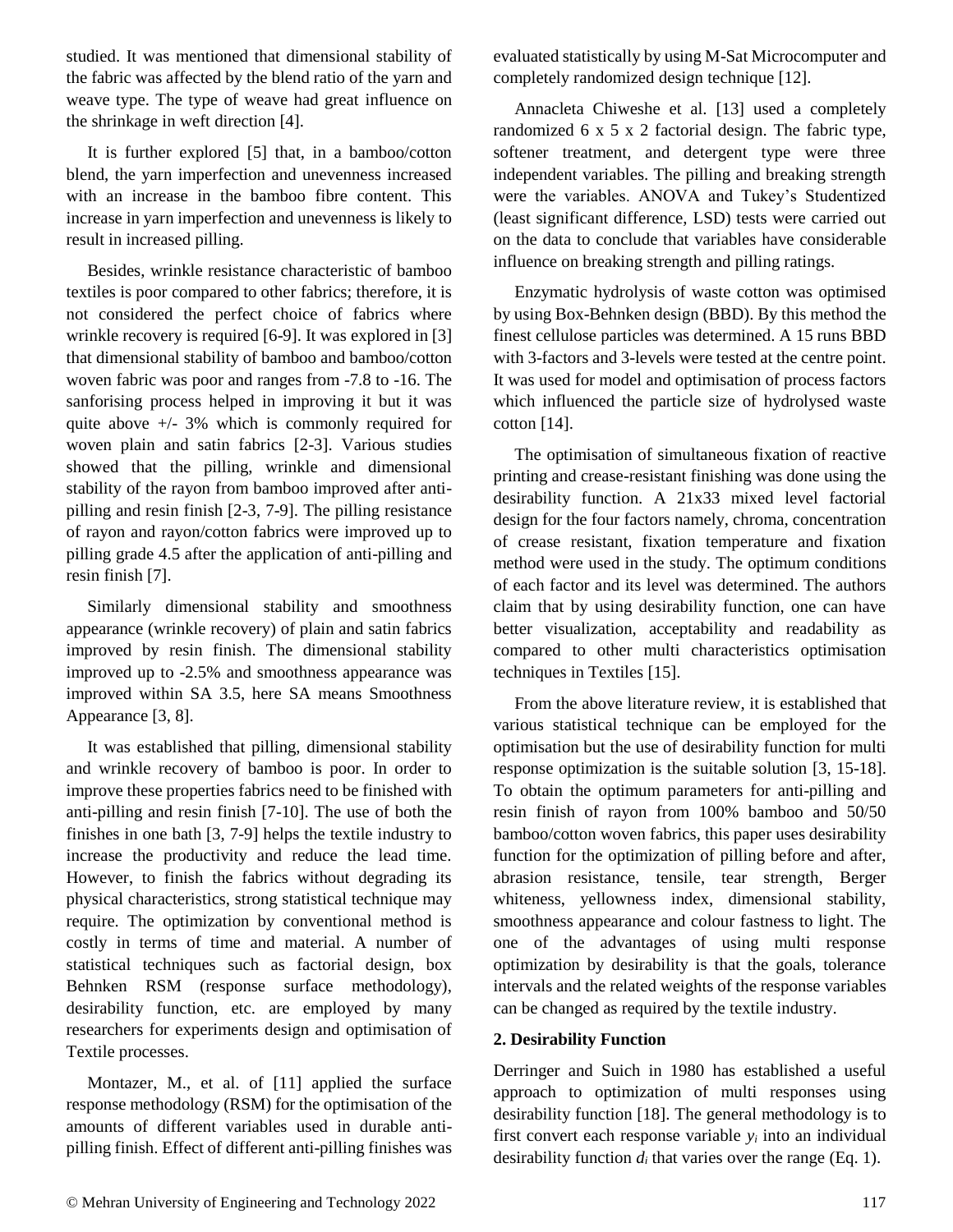$$
0 \le d_i \le 1 \tag{1}
$$

where,  $d_i = 1$ , if the  $y_i$  (response) is at its target or goal, and if the response  $y_i$  is outside an acceptable region,  $d_i = 0$ . Then, the design variables are chosen to maximize the overall desirability (Eq. 2).

$$
D = (d_1.d_2.......,d_m)^{1/m} \tag{2}
$$

where there are m responses.

Each response needs to be given a weight (importance). Weights give added emphasis to upper or lower bounds or emphasize a target value. With a weight of 1, the  $d_i$  will vary from 0 to 1 in linear fashion. Weights greater than 1 (maximum weight is 10) give more emphasis to the goal. Weights less than 1 (minimum weight is 0.1) give less emphasis to the goal.

There are three important cases.

1. If the target or objective T for the response y is a maximum value, shown in equation (Eq. 3).

$$
d = \begin{cases} 0 & y < L \\ \left(\frac{y-L}{T-L}\right)^r & L \le y \le T \\ 1 & y > T \end{cases}
$$
 (3)

2. If the target for the response is a minimum value, shown in equation (Eq. 4).

$$
\begin{cases}\n1 & y < T \\
\left(\frac{U-y}{U-T}\right)^r & T \le y \le U \\
0 & y > U\n\end{cases}
$$
\n(4)

3. The two-sided desirability function is defined as in equation (Eq. 5).

$$
d = \begin{cases} 0 & y < L \\ \left(\frac{y-L}{T-L}\right)^{r_1} & L \le y \le T \\ \left(\frac{U-y}{U-T}\right)^{r_2} & T \le y \le U \\ 0 & y > U \end{cases} \tag{5}
$$

#### **3. Experimental**

*3.1 Fabric*

The 100% rayon bamboo and 50/50 rayon bamboo/cotton woven fabrics were used in the present research. It was made up of regenerated cellulosic fibre produced from bamboo pulp. The 30's ring yarn of 100% rayon from bamboo and 50/50 rayon bamboo/cotton was purchased from the local industry. The yarns were woven in to plain and 5 harness satin fabrics [3] having same thread count (TC) of 76 ends per inch and 68 picks per inch. The fabrics were than pre-treated without singeing process according to industrial parameter in a local textile mill.

#### *3.2 Chemicals*

The chemicals used for experimentation were acquired from ARCHROMA Pakistan. The Appretan® N 9211 (a non-ionic acrylate copolymer dispersion, as selfcrosslinking agent) was selected as anti-pilling agent.

The recipe of resin finished contains Arkofix® NF (DMDHEU based resin, a cyclic urea derivative in water), citric acid, Catalyst FM (inorganic salt- Magnesium Chloride solution in water, give better tear strength), and softener Ceralube® PIP (secondary polyethylene, nonionic softener to improve tear strength and provide soft handle) [3].

#### *3.3 Application Methods*

The liquor for finishing was prepared in one bath. All chemicals, such as Appretan® N 9211, Arkofix® NF, Catalyst FM, citric acid and softener Ceralube® PIP weighed in particular concentration per litre and stirred thoroughly before padding. Three concentrations of Appretan® N 9211, Arkofix® NF 40, 100 and 150 g/L were selected. The concentration of Catalyst FM was taken as 25% of the concentration of Arkofix® NF in all recipes. The concentration of citric acid was kept 0.3 g/L and Ceralube® PIP was kept 20g/L in all recipes. The factors and their respective levels used in 23 32 Mixed Factorial were given in Table 1. The experiments were performed in order as mentioned in Table 3 which is provided as supplementary material.

The fabrics were finished using pad-dry- cure and paddry-shock cure method. In a pad-dry-cure, the fabric was padded at 80% pickup, dried at 130°C for 5 min and cured at 150°C for 3 min. In a pad-dry-shock cure, the fabric was padded at 80% pickup, dried at 130°C for 5 min and shock cured at 170°C for 30 seconds.

#### *3.4 Evaluation of the Fabric*

The rayon from 100% bamboo and 50/50 bamboo/cotton were evaluated using standard test procedures. The thirteen response variable namely; the Pilling Resistance before and after wash of the fabrics were tested by ISO 12945-2 [19], abrasion resistance at 2500 rubs by ISO 12947-2 [20], tensile strength by ISO 13934-2 [21], Tear Strength by ISO 13937-1 [22], dimensional stability by ISO 6330 5A (40°C) - tumble dry [23], Berger whiteness AATCC 110 [24], Yellowness Index by ASTM E-313-15 [25], smoothness appearance by AATCC 124 [26] and light fastness by ISO 105 BO2 [27]. Each response was tested with two replicates according to the standard test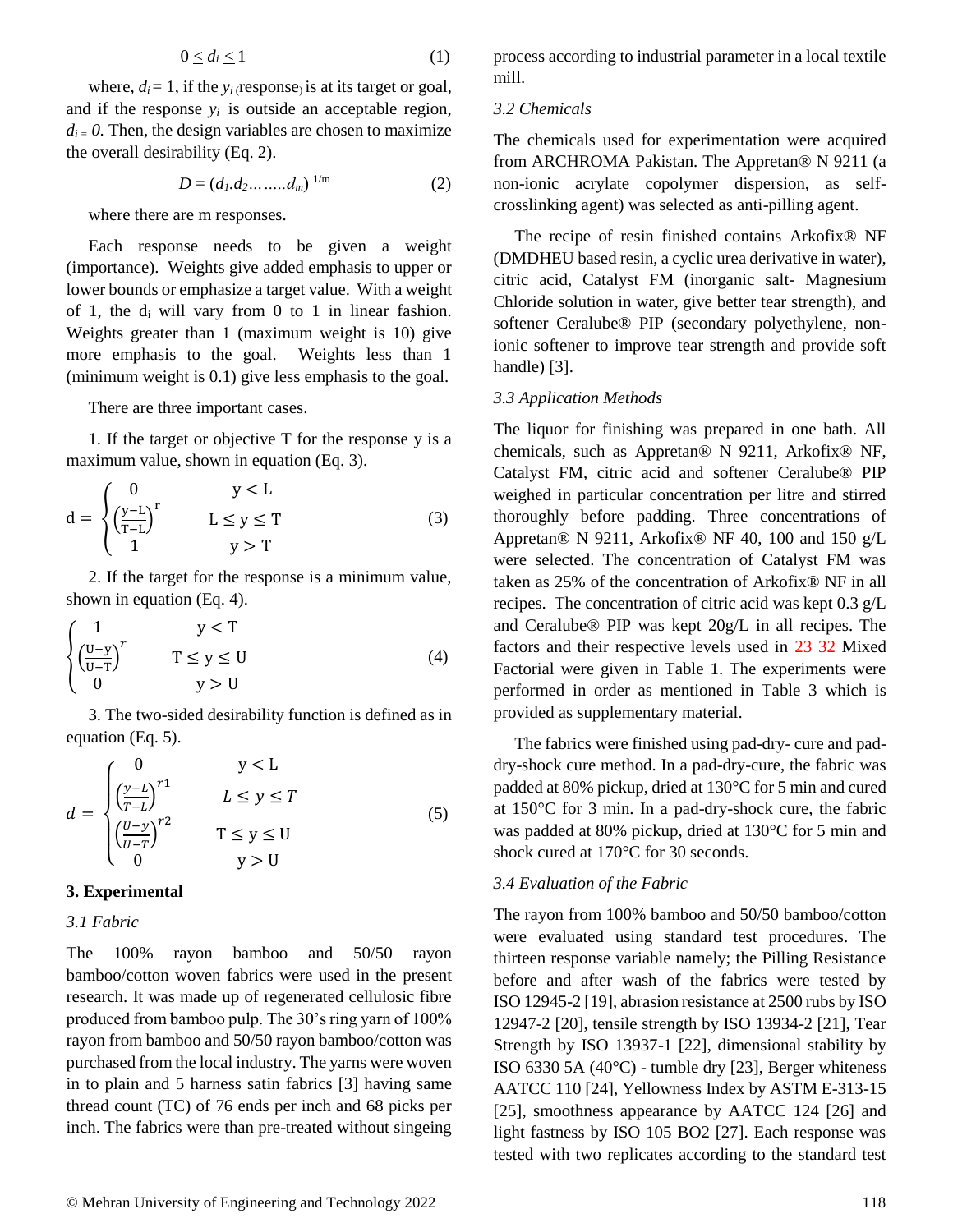procedure. The testing was done in the laboratory maintained in standard atmospheric conditions of 65±2% relative humidity and 20±2°C temperature.

## *3.5 Experimental Design*

A  $2<sup>3</sup>$  3<sup>2</sup> mixed factorial design was selected to investigate the effect of influencing factors. The experimental model and their respective levels are given in Table 1, where Appretan® N921 is represented by (A), Arkofix® NF by (B), Fabric blend ratio by (C), Fabric weave by (D) and curing method by (E). According to the model 23 32, three factors C, D and E were tested at two levels and two factors A and B were tested at three levels. There were 72 runs, and each run was repeated two times, hence the total number of runs was 144. The trials have been carried out in random order corresponding to the design matrix shown in Table 3 (provided as supplementary material). The results were analysed and optimized using software Design Expert 8.0.1.

## **Table 1**

The design factors and respective levels used in  $2<sup>3</sup>$  3<sup>2</sup> Mixed Factorial

| Factor                      | Name                  | Level            |                   |                   |  |  |
|-----------------------------|-----------------------|------------------|-------------------|-------------------|--|--|
| A                           | Appretan <sup>®</sup> | $40 \text{ g/L}$ | $100 \text{ g/L}$ | $150 \text{ g/L}$ |  |  |
|                             | N9211                 |                  |                   |                   |  |  |
| B                           | Arkofix@              | $40 \text{ g/L}$ | $100 \text{ g/L}$ | $150$ g/L         |  |  |
|                             | NF                    |                  |                   |                   |  |  |
| $\mathcal{C}_{\mathcal{C}}$ | fabric                | 100%             | 50:50             |                   |  |  |
|                             | blend ratio           | bamboo           | bamboo/           |                   |  |  |
|                             |                       |                  | cotton            |                   |  |  |
| D                           | Fabric                | Plain            | satin             |                   |  |  |
|                             | weave                 |                  |                   |                   |  |  |
| Е                           | curing                | normal           | shock             |                   |  |  |
|                             | method                | cure             | cure              |                   |  |  |

# **4. Results and Discussion**

The experiments were conducted as per 23 32 mixed factorial design and average results of thirteen responses are given in Table 3. The regression equations which are given to explain the relationship among the significant model terms are expressed in Eq. 6 to Eq. 17.

*Y*<sub>*l*</sub> (pilling resistance) =  $+4.37 + 0.13 A - 0.12C 0.13D - 0.13E - 0.055AB + 0.13AD - 0.12CD 0.13$ DE – 0.055ABE – 0.11CDE + 0.14A<sup>2</sup>B –  $0.086 ABCE - 0.055 A BDE + 0.14 A^2 BD 0.11A^2BE - 0.086ABCDE - 0.14A^2BCE 0.14A^{2}BCDE$  (6)

 $Y_2$  (pilling resistance after 1<sup>st</sup> wash) =  $+4.24 + 0.45A +$  $0.076B - 0.22C - 0.26D - 0.22E - 0.074AE +$  $3.776E + 0.076BD - 0.22CD - 0.21DE - 0.48A^2 +$  $0.13 ABC - 0.077 ADE + 0.081 BCE - 0.18 CDE 0.48A^{2}D - 0.18AB^{2} + 0.13ABCD + 0.079BCDE +$  $0.14A^{2}B^{2} + 0.11A^{2}CE - 0.18AB^{2}D + 0.11B^{2}CD 0.15A^{2}B^{2}C + 0.13A^{2}B^{2}D - 0.16A^{2}B^{2}CD$  (7)

*Y*<sup>3</sup> (warp tensile strength =  $+228.65 + 1.25A$  –  $10.31B - 27.04C - 5.98D + 4.36E + 2.29AB +$  $4.56AC + 5.73BC - 5.39CD - 12.49DE - 16.29A^2 6.76B^2 - 2.59ABC + 5.12ABD + 4.14ACE$  $3.32ADE + 2.99BCD + 2.55BCE - 3.67BDE +$  $5.12A^{2}B + 6.46A^{2}C - 7.56A^{2}D - 4.21B^{2}D 3.46 ABCD + 2.35 A BDE + 14.39 A^2 B^2 - 6.10 A^2 BC +$  $3.29 A^2BD + 14.75A^2CD - 3.47AB^2C + 6.83B^2DE 7.76A^{2}B^{2}C + 5.84A^{2}B^{2}D - 3.50A^{2}B^{2}E 3.62A^{2}BCD - 6.91A^{2}BCE + 3.18A^{2}BDE 2.40B^2CDE - 18.15A^2B^2CD + 5.23A^2B^2CE 6.26A^2B^2DE$  (8)

*Y*<sup>4</sup> (weft tensile strength) =  $+172.66 - 12.42B 27.66C + 3.93AD + 2.77AE + 6.43BC - 12.15A^2$  –  $3.24 ABC - 2.40 CDE + 5.45 A^2B + 5.18 A^2C 4.76AB^{2} - 4.03ABCE + 3.41A^{2}CD - 3.86A^{2}DE +$ 

$$
\ldots (9)
$$

*Y*<sup>5</sup> (warp tear strength) = 23.95 – 2.635 $A$  – 2.422 $B$  –  $7.65C + 12.40D + 0.65AB + 0.71AC - 1.46AD +$  $1.02 - 1.45 BD - 5.2 CD - 1.59A^2 - 0.57B^2 +$  $0.26 ABD + 0.43 ACE + 0.76 BCD + 1.28 A^2B +$  $2.90A^{2}C - 1.45A^{2}D + 1.93B^{2}C + 0.328ABDE +$  $0.538ACDE + 1.27A^2B^2 - 1.18A^2BC + 0.99A^2BD 0.42A^2BE + 2.51A^2CD + 1.85B^2CD 2.701A^{2}B^{2}C + 0.86A^{2}B^{2}D - 1.045A^{2}BCD 0.55A^2BDE + 0.75A^2CDE - 0.69AB^2CE 2.53A^{2}B^{2}CD - 0.88AB^{2}CDE$  (10)

*Y*<sup>6</sup> (weft tear strength) =  $+21.74 - 2.09A - 2.24B 7.27C + 12.05D - 0.59E + 0.77AB + 1.18AC 1.18 AD - 0.52 AE + 0.88 BC - 1.56 BD - 5.20CD +$  $0.76 CE - 3.00A<sup>2</sup> - 1.12B<sup>2</sup> - 0.44ABC + 0.95ABD +$  $0.45ABE + 0.57ACD - 0.43ADE + 0.67BCD 0.29BCE + 0.25BDE + 0.45CDE + 1.04A^{2}B +$  $2.80A^{2}C - 2.93A^{2}D + 0.86A^{2}E + 1.59B^{2}C 1.08B<sup>2</sup>D - 0.73ABCD + 0.36ABDE - 0.37BCDE +$  $2.45A^{2}B^{2} - 0.63A^{2}BC + 0.93A^{2}BD + 2.23A^{2}CD 0.36A^{2}CE + 1.45B^{2}CD - 0.51B^{2}CE - 2.84A^{2}B^{2}C +$  $2.40A^2B^2D + 0.51A^2BCE$  (11)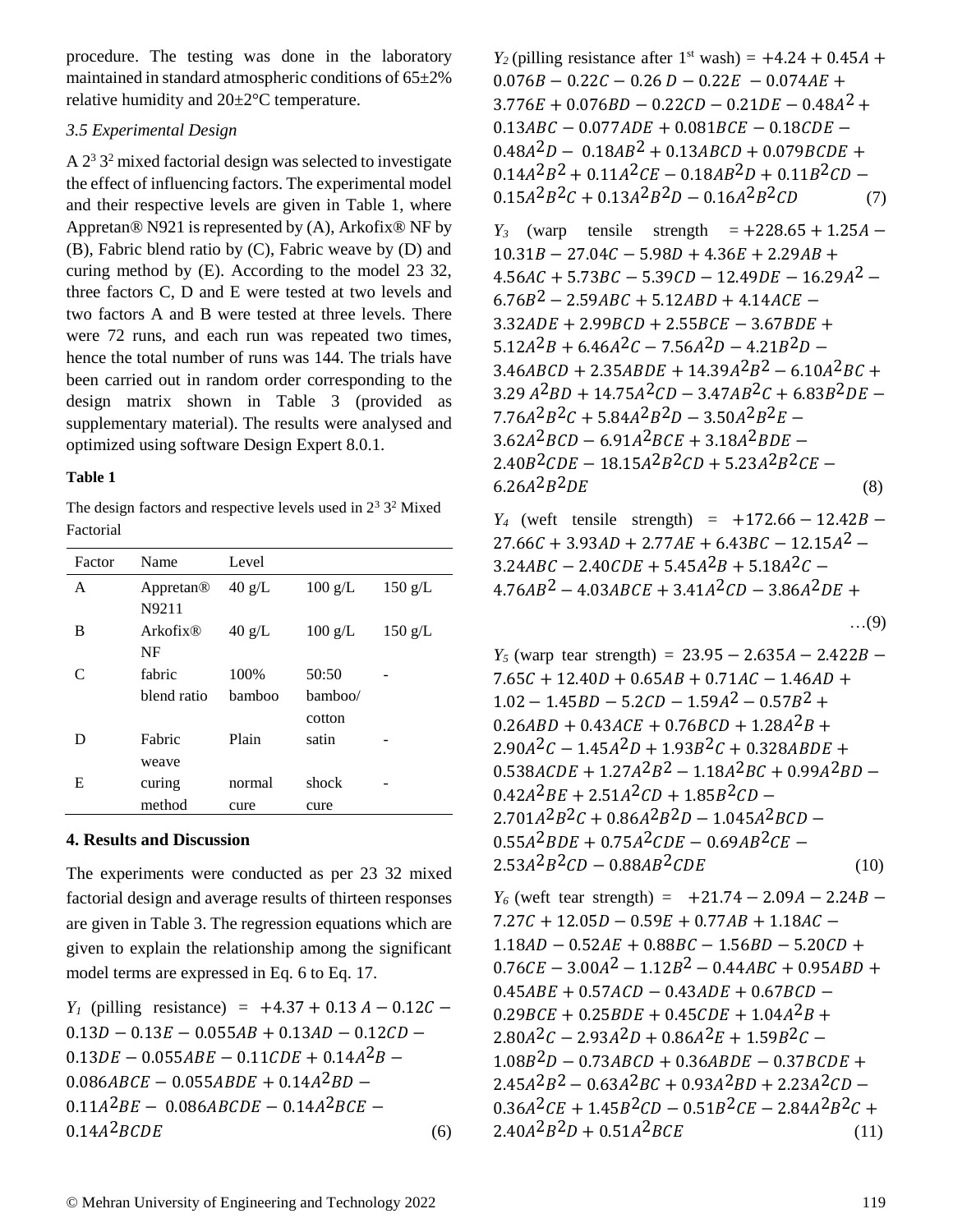*Y*<sup>*7*</sup> (Berger whiteness) =  $+64.87 - 0.99A - 2.01B +$  $4.12D - 0.91AC + 0.37AD - 2.73CD + 0.12CE +$  $0.63DE + 1.48A^2E + 1.24A^2BE + 1.37B^2CE +$  $2.32B^2DE - 1.20A^2BCD + 0.64A^2BCE +$  $0.43A^{2}BDE - 0.021A^{2}CDE - 0.97AB^{2}CD +$  $1.36AB^2CE - 1.42AB^2CDE$  (12)

 $Y_8$  (yellowness index) =  $+7.91 + 0.30A + 0.85B 1.22D + 0.41AC + 0.98CD - 0.49A^{2}E - 0.53B^{2}C 0.25 ABCE - 0.25 A BDE - 0.34 A CDE - 0.30 B CDE 0.63B^2CD0.67B^2DE + 0.35AB^2CD + 0.59AB^2CDE$ …(13)

 $Y_9$  (warp dimensional stability after 1<sup>st</sup> wash) = -0.88 −  $0.16A - 0.19B + 0.11C - 0.28D + 7.329E - 003E 0.21AD - 0.20AE - 0.32BD + 0.35CD + 0.11DE 0.020A<sup>2</sup> + 0.044ABC + 0.14ADE + 0.14BCE +$  $0.037 CDE + 0.19A^2D + 0.35AB^2 - 0.014 ABCD +$  $6.485E - 003BCDE + 0.20A^2B^2 + 0.12A^2CE +$  $0.23AB<sup>2</sup>D - 0.18B<sup>2</sup>CD - 0.30A<sup>2</sup>B<sup>2</sup>C 0.25A^2B^2D + 0.14A^2B^2CD$  (14)

 $Y_{10}$  (Weft dimensional stability after 1<sup>st</sup> wash) =  $-0.96$  –  $0.18B + 0.26A - 0.23BD - 0.39ACE + 0.26ADE 0.23A^{2}BC - 0.26AB^{2}E + 0.32AB^{2}CE$  (15)

*Y*<sup>11</sup> (smoothness appearance after 1<sup>st</sup> wash) = +3.31 −  $0.12D + -0.086AB + 0.052AC - 0.057BC +$  $0.13 BD + 0.052 CD + 0.050 CE + 0.041DE$  –  $0.089 BCD + 0.041 CDE$  (16)

 $Y_{12}$ (Light Fastness) = +4.25 + -0.076AD - 0.18CD +  $0.050 ACE - 0.035 BCD + 0.038 BCDE +$  $0.099AB^2D - 0.078B^2CD$  (17)

To overcome the problem of conflicting responses for the development of anti-pilling and resin finished rayon from bamboo and bamboo/cotton woven fabrics, multiresponse optimization has been used. In multi response optimization, desired weightage is given to all response variables. In the present study equal weightage (r) is given to get the desired results. The pilling before and after wash has been given maximum importance i.e. 5, Berger whiteness and yellowness index have given second highest importance i.e. 4 and rest of the other response variable has been kept at medium importance level. Correspondingly, combined effect of all response desirability is established for varying values of input parameters. Table 3 exhibited the range of input limits, target and weights ascribed to each parameter. The target value of Berger whiteness was set according to the industrial requirement for bleached fabric. Furthermore,

same goal is set for rayon form 100% bamboo and 50:50 bamboo/cotton plain and satin due to the identical construction of the fabrics. The experiment data of light fastness shown in Table 3 exhibited that the value of light fastness ranges from 4 to 4/5 (grey scale). On contrary, for some recipes it varies from 3 to 3/5, therefore the goal for light fastness was set in range to obtain the high value of desirability. Furthermore, same goal is set for 100% bamboo and 50:50 bamboo/cotton plain and satin weave due to the identical construction of the fabrics.

Numerous options for optimization have been generated by using software, which includes level of input parameter that will give adequate overall desirability along with the values of response variables. The optimal parameters would be set as specified in Table 4 to maximize the overall desirability. The step comprises of setting the optimal input response variable level that has maximized the overall desirability. It is shown in Table 3 that for 100% bamboo satin, the option one at normal cure and option two at shock cure gives high pilling grade of 4/5 before and after wash and other associated response variables have almost same results. However, option one is selected because it requires less concentration of Appretan® N9211 and Arkofix® NF along with the high value of desirability. Similarly, for 100% bamboo among options five to eight, the normal cure (option five) is selected. Although in this option slightly higher concentration of Appretan® N9211 (7.4 g/L) is required as compared to option eight at shock cure. Nevertheless, normal cure option is selected because it gives increase value of Berger whiteness, reduces the yellowness index, and has high value of desirability.

In case of 50:50 bamboo/cotton, satin normal cure has given the best results. Among options nine and ten, the option nine is selected as it gives excellent pilling before and after wash which reduces yellowness index and concentration of binder and resin with high value of desirability.

For 50:50 bamboo/cotton among options eleven to twenty three, normal cure (option eighteen) is selected because of the same reason as mentioned for 100% bamboo plain fabric.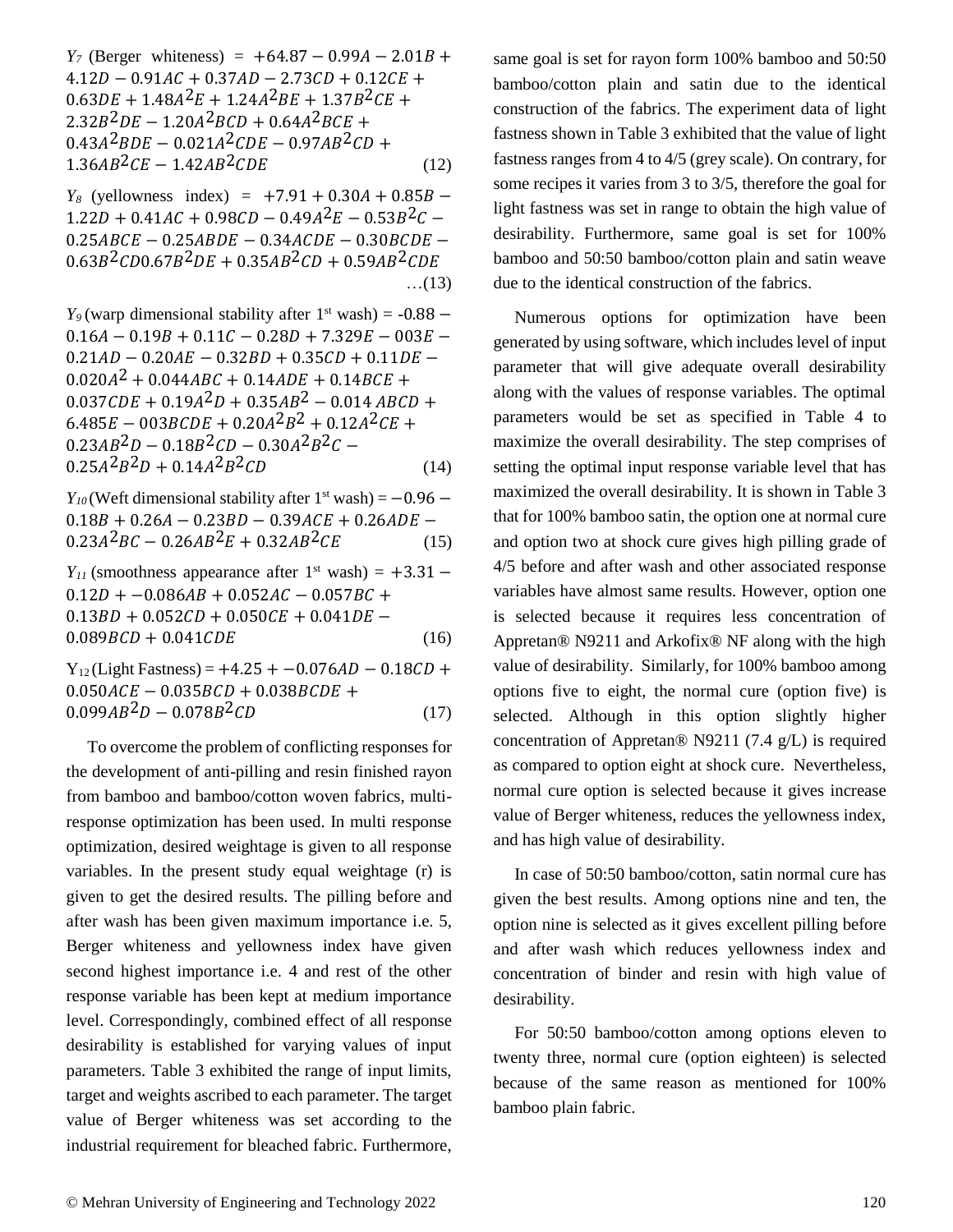Since, type of weave and blend ratio are the two main qualitative factors, a single step optimization is difficult to achieve. Therefore, four best options for the satisfactory parameters to maximize the overall desirability for rayon from 100% bamboo and 50:50 bamboo/cotton plain and satin has been given in Table 5. The individual and combined desirability ratings for rayon from 100% bamboo cotton satin and plain and 50:50 bamboo/cotton satin and plain have been shown in Figure 1 to 4 respectively. The Design Expert software provides optimal designs with the desirability factor, which determines the optimal level for each factor as shown in the Figs. 5 to 8, for rayon from 100% bamboo cotton satin and plain and 50:50 bamboo/cotton satin and plain respectively. In Figs. 5 to 8, the mark with 'circle' and two ends on the line denote the current operating condition and its ranges.



**Fig. 1.** Desirability ratings (individual and combined) for rayon from 100% bamboo satin



**Fig. 2.** Desirability ratings (individual and combined) for rayon from 100% bamboo plain



**Fig. 3.** Desirability ratings (individual and combined) for rayon from 50:50 bamboo/cotton satin



**Fig. 4.** Desirability ratings (individual and combined) for rayon from 50:50 bamboo/cotton plain



**Fig. 5.** Ramps for various factors of rayon from 100% Bamboo Satin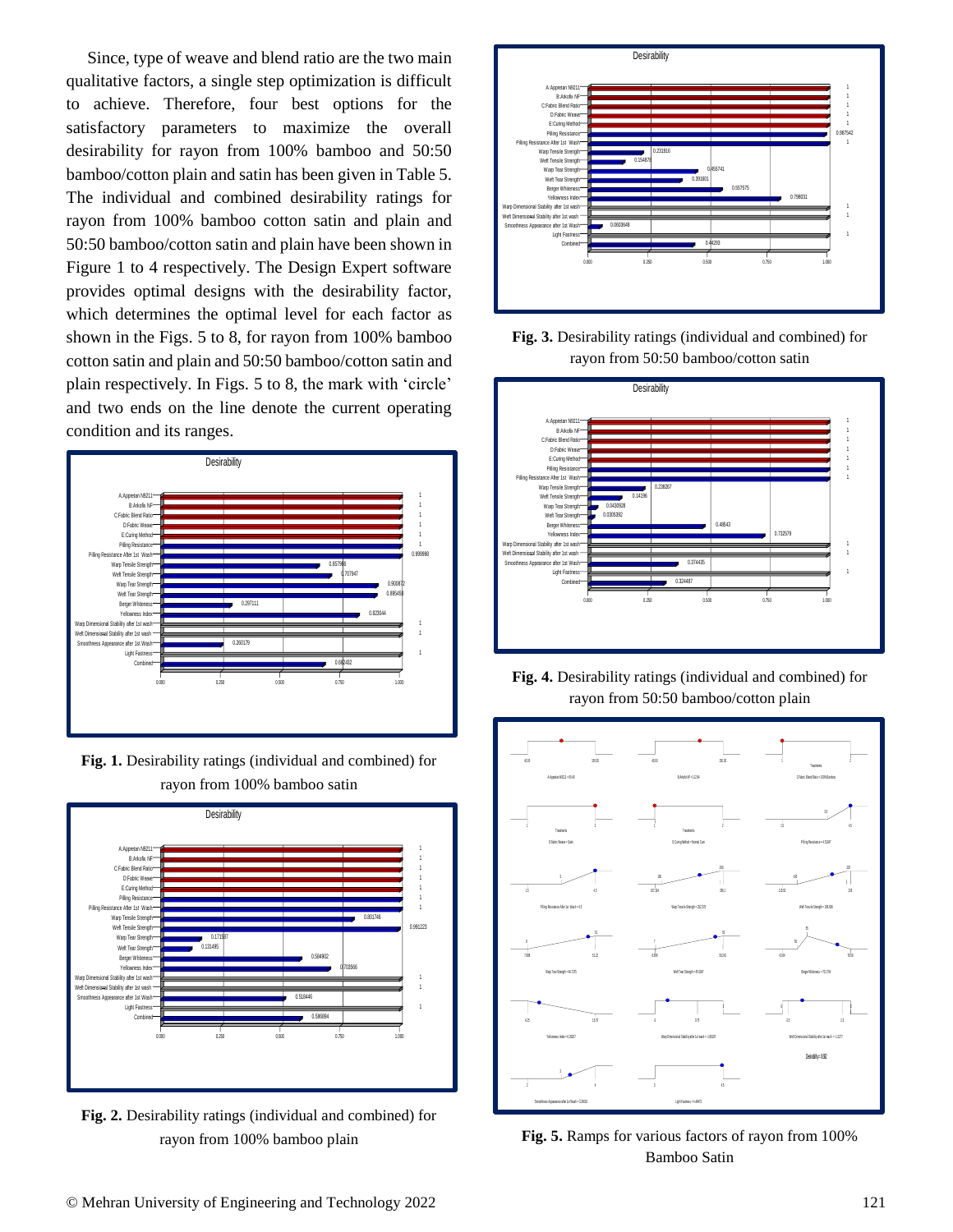

**Fig. 6.** Ramps for various factors of rayon from 100% bamboo plain



**Fig. 7.** Ramps for various factors of for rayon from 50:50 Bamboo/Cotton Satin



**Fig. 8.** Ramps for various factors of rayon from 50:50 Bamboo/Cotton Plain

### **5. Conclusion**

This research work optimizes the process parameters for the development of rayon from 100% bamboo and 50:50 bamboo/cotton fabrics. The optimization was done by setting the goal for individual parameters and response variables. Using the Design Expert 8.0.1 twenty-three (23) different options were generated with input parameters along with the ranges of response variables that give overall acceptable value of desirability. Because of the qualitative nature of the two factors namely blend ratio and fabric weave four recipes each for rayon from 100% bamboo plain and satin and 50:50 bamboo/cotton plain and satin has been selected based on high desirability value. It is concluded that normal cure is the better option for the application of finish to get the improvement in pilling resistance, dimensional stability, smoothness appearance, Berger whiteness and other characteristics of the fabrics. Nevertheless, compared to satin fabric, plain fabric required less amount of Appretan® N9211 to attain the high pilling rating of Grade 4/5. In multi response optimization by desirability the targets, tolerance intervals and the associated weights of the response variables can be different as required by the textile industry.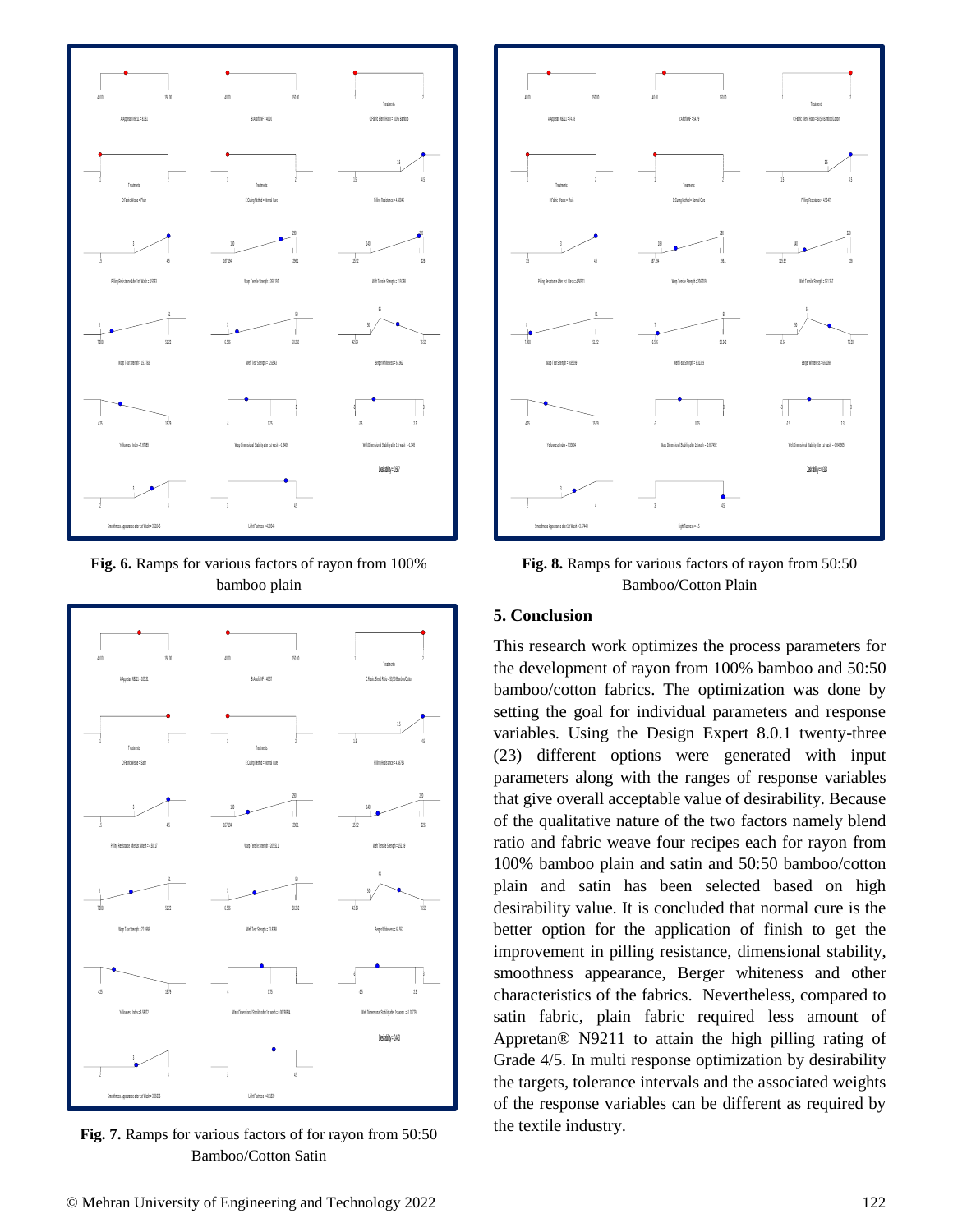## **Table 2**

Specifications for optimized recipe

| Parameters              | 100% bamboo |             | 50:50 bamboo/cotton |             |  |  |  |
|-------------------------|-------------|-------------|---------------------|-------------|--|--|--|
|                         | Plain       | Satin       | Plain               | Satin       |  |  |  |
| Appretan <sup>®</sup>   | 81.51       | 95.40       | 74.48               | 103.31      |  |  |  |
| N9211                   |             |             |                     |             |  |  |  |
| Arkofix <sup>®</sup> NF | 40.00       | 112.94      | 54.79               | 40.37       |  |  |  |
| Curing method           | Normal cure | Normal cure | Normal cure         | Normal cure |  |  |  |
| Desirability            | 0.59        | 0.68        | 0.32                | 0.44        |  |  |  |

# **Table 3**

Selection of input parameters and responses

| <b>Constraints Name</b>        | Goal             | Lower Limit | <b>Upper Limit</b> | Lower<br>Weight | Upper<br>Weight | Importance |  |
|--------------------------------|------------------|-------------|--------------------|-----------------|-----------------|------------|--|
| A: Appretan <sup>®</sup> N9211 | is in range      | 40          | 150                |                 | 1               | 3          |  |
| B: Arkofix <sup>®</sup> NF     | is in range      | 40          | 150                |                 |                 | 3          |  |
| C: Fabric blend ratio          | is in range      | 100% bamboo | 50:50              |                 |                 | 3          |  |
|                                |                  |             | bamboo/cotton      |                 |                 |            |  |
| D: Fabric weave                | is in range      | Plain       | Satin              |                 |                 | 3          |  |
| E: Curing method               | is in range      | Normal cure | Shock cure         |                 |                 | 3          |  |
| Pilling resistance             | maximize         | 3.5         | 4/5                |                 |                 | 5          |  |
| Pilling resistance after wash  | maximize         | 3           | 4/5                |                 |                 | 5          |  |
| Warp tensile strength          | maximize         | 180         | 290                |                 |                 | 3          |  |
| Weft tensile strength          | maximize         | 140         | 220                |                 |                 | 3          |  |
| Warp tear strength             | maximize         | 8           | 51                 |                 |                 | 3          |  |
| Weft tear strength             | maximize         | 7           | 50                 |                 |                 | 3          |  |
| Berger whiteness               | is target $= 55$ | 50          | 76.59              |                 |                 | 4          |  |
| Yellowness index               | minimize         | 4.25        | 15.79              |                 |                 | 4          |  |
| Warp dimensional stability     | is in range      | $-3$        | 3                  |                 |                 | 3          |  |
| Weft dimensional stability     | is in range      | $-3$        | 3                  |                 |                 | 3          |  |
| Smoothness appearance          | maximize         | 3           | 4                  |                 |                 | 3          |  |
| <b>Light fastness</b>          | is in range      | 3           | 4/5                |                 |                 | 3          |  |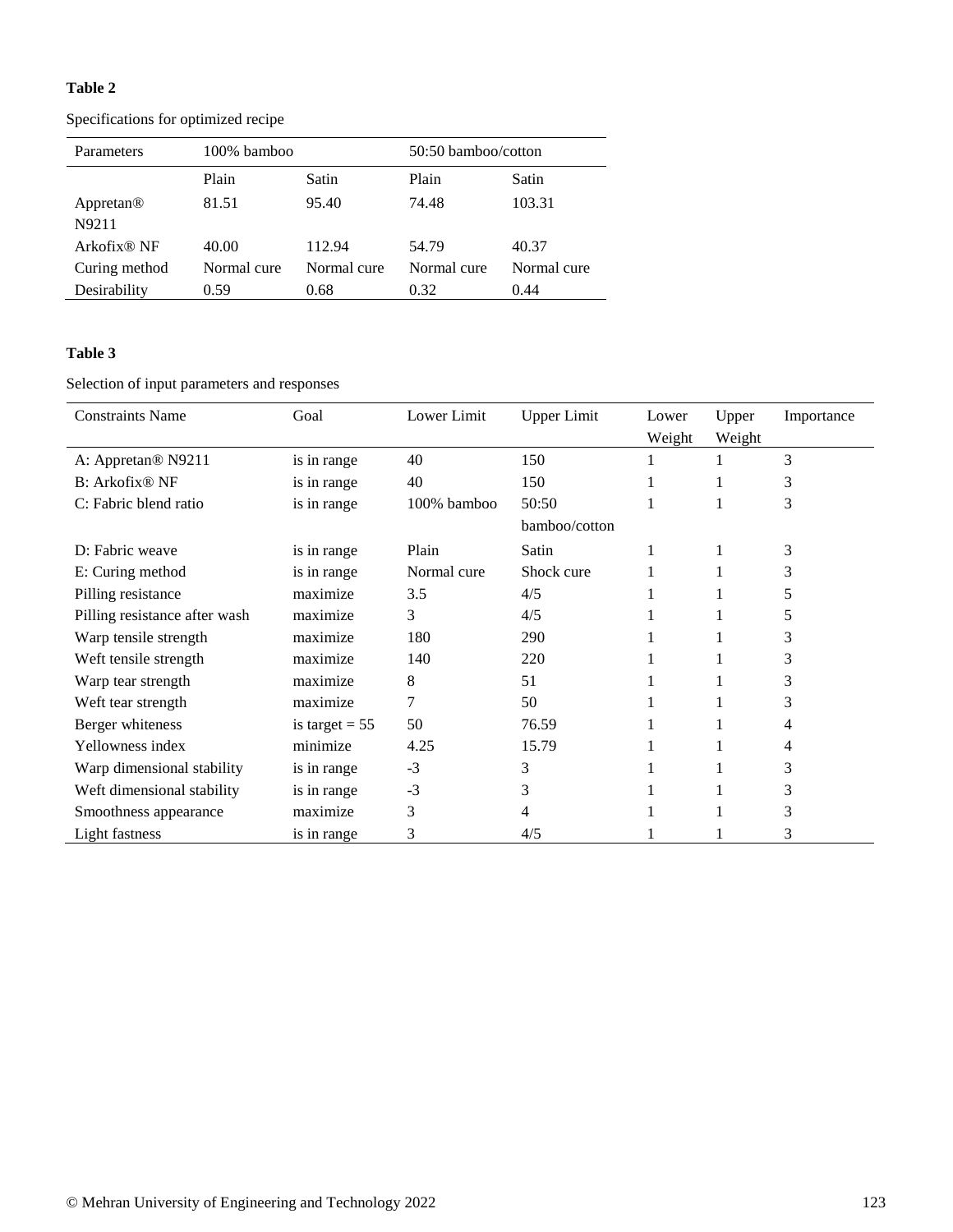## Input parameters for high value of desirability

| S. No. | Appretan® N9211 | ₿<br>Arkofix® | Fabric bend ratio | Fabric weave | Curing method | resistance<br>Pilling <sub>1</sub> | wash<br>Pilling resistance after | Warp tensile strength | Weft tensile strength | strength<br>tear<br>Warp ! | Weft tear strength | whiteness<br>erger<br>囟 | index<br>Yellowness | βã<br>Warp | ã<br>Weft. | SA  | Light fastness | Desirability |
|--------|-----------------|---------------|-------------------|--------------|---------------|------------------------------------|----------------------------------|-----------------------|-----------------------|----------------------------|--------------------|-------------------------|---------------------|------------|------------|-----|----------------|--------------|
| 1      | 95.4            | 112.9         | 100% B            | Satin        | NC            | 4/5                                | 4/5                              | 252.4                 | 196.6                 | 46.8                       | 45.5               | 70.2                    | 6.3                 | $-1.9$     | $-1.2$     | 3.3 | 4/5            | 0.68         |
| 2      | 102.2           | 122.4         | 100% B            | Satin        | SC            | 4/5                                | 4/5                              | 234.1                 | 194.8                 | 44.6                       | 40.5               | 70.1                    | 6.3                 | $-1.9$     | $-1.4$     | 3.3 | 4/5            | 0.65         |
| 3      | 63.0            | 146.3         | 100% B            | Satin        | NC            | 4/5                                | 4                                | 212.0                 | 182.7                 | 43.0                       | 38.9               | 66.8                    | 7.4                 | $-1.8$     | $-1.2$     | 3.4 | 4/5            | 0.62         |
| 4      | 53.5            | 150.0         | 100% B            | Satin        | NC            | 4/5                                | 4                                | 211.3                 | 181.4                 | 44.6                       | 39.4               | 66.8                    | 7.3                 | $-1.6$     | $-1.1$     | 3.5 | 4/5            | 0.62         |
| 5      | 81.5            | 40.0          | 100% B            | Plain        | NC            | 4/5                                | 4/5                              | 268.2                 | 219.3                 | 15.4                       | 12.7               | 64.0                    | 7.7                 | $-1.4$     | $-1.3$     | 3.5 | 4/5            | 0.59         |
| 6      | 80.7            | 40.0          | 100% B            | Plain        | NC            | 4/5                                | 4/5                              | 268.1                 | 219.3                 | 15.4                       | 12.7               | 64.0                    | 7.7                 | $-1.3$     | $-1.4$     | 3.5 | 4/5            | 0.59         |
| 7      | 79.7            | 40.0          | 100% B            | Plain        | NC            | 4/5                                | 4/5                              | 268.0                 | 219.4                 | 15.4                       | 12.7               | 64.0                    | 7.7                 | $-1.3$     | $-1.4$     | 3.5 | 4/5            | 0.59         |
| 8      | 74.1            | 49.1          | 100% B            | Plain        | SC            | 4/5                                | 4/5                              | 291.2                 | 212.7                 | 15.3                       | 12.5               | 56.7                    | 10.7                | $-1.0$     | $-1.5$     | 3.3 | 4              | 0.57         |
| 9      | 103.3           | 40.4          | 50:50 BC          | Satin        | NC            | 4/5                                | 4/5                              | 205.5                 | 152.4                 | 27.6                       | 23.8               | 64.5                    | 6.6                 | 0.0        | $-1.0$     | 3.1 | 4              | 0.44         |
| 10     | 150.0           | 150.0         | 50:50 BC          | Satin        | NC            | 4/5                                | 4/5                              | 194.4                 | 149.4                 | 21.4                       | 17.0               | 57.2                    | 10.9                | $-1.4$     | $-0.9$     | 3.1 | 4              | 0.41         |
| 11     | 74.5            | 54.8          | 50:50 BC          | Plain        | NC            | 4/5                                | 4/5                              | 206.2                 | 151.4                 | 10.0                       | 8.3                | 66.1                    | 7.3                 | $-0.8$     | $-0.6$     | 3.4 | 4/5            | 0.32         |
| 12     | 75.0            | 54.9          | 50:50 BC          | Plain        | NC            | 4/5                                | 4/5                              | 206.2                 | 151.4                 | 9.8                        | 8.3                | 66.1                    | 7.3                 | $-0.8$     | $-0.6$     | 3.4 | 4/5            | 0.32         |
| 13     | 73.8            | 54.7          | 50:50 BC          | Plain        | NC            | 4/5                                | 4/5                              | 206.1                 | 151.2                 | 9.9                        | 8.3                | 66.1                    | 7.3                 | $-0.8$     | $-0.6$     | 3.4 | 4/5            | 0.32         |
| 14     | 75.6            | 54.9          | 50:50 BC          | Plain        | NC            | 4/5                                | 4/5                              | 206.3                 | 151.6                 | 9.8                        | 8.3                | 66.1                    | 7.3                 | $-0.8$     | $-0.6$     | 3.4 | 4/5            | 0.32         |
| 15     | 69.6            | 54.3          | 50:50 BC          | Plain        | NC            | 4/5                                | 4/5                              | 205.6                 | 150.8                 | 10.0                       | 8.4                | 66.0                    | 7.3                 | $-0.9$     | $-0.6$     | 3.4 | 4/5            | 0.32         |
| 16     | 80.9            | 55.5          | 50:50 BC          | Plain        | NC            | 4/5                                | 4/5                              | 206.6                 | 151.8                 | 9.7                        | 8.2                | 66.1                    | 7.3                 | $-0.8$     | $-0.6$     | 3.4 | 4/5            | 0.32         |
| 17     | 40.0            | 150.0         | 50:50 BC          | Plain        | SC            | 4/5                                | 4/5                              | 200.0                 | 162.4                 | 10.2                       | 7.8                | 57.8                    | 10.6                | $-0.7$     | $-1.0$     | 3.3 | 4/5            | 0.32         |
| 18     | 57.1            | 53.2          | 50:50 BC          | Plain        | NC            | 4/5                                | 4/5                              | 203.2                 | 148.4                 | 10.3                       | 8.5                | 65.6                    | 7.5                 | $-1.1$     | $-0.6$     | 3.3 | 4/5            | 0.32         |
| 19     | 120.1           | 40.0          | 50:50 BC          | Plain        | NC            | 4/5                                | 4/5                              | 200.5                 | 149.5                 | 9.4                        | 7.9                | 65.1                    | 7.7                 | $-0.8$     | $-0.6$     | 3.5 | 4/5            | 0.30         |
| 20     | 85.9            | 62.5          | 50:50 BC          | Plain        | SC            | 4/5                                | 4/5                              | 217.2                 | 144.4                 | 9.6                        | 8.0                | 64.7                    | 7.9                 | $-1.0$     | $-0.8$     | 3.4 | 4/5            | 0.29         |
| 21     | 124.8           | 55.9          | 50:50 BC          | Plain        | SC            | 4/5                                | 4/5                              | 220.3                 | 143.4                 | 9.5                        | 7.8                | 64.1                    | 8.1                 | $-0.9$     | $-0.8$     | 3.5 | 4/5            | 0.29         |
| 22     | 150.0           | 134.4         | 50:50 BC          | Plain        | SC            | 4/5                                | 4/5                              | 198.4                 | 140.9                 | 8.4                        | 7.5                | 59.1                    | 10.                 | $-0.3$     | $-1.0$     | 3.4 | 4/5            | 0.20         |
| 23     | 128.9           | 111.8         | 50:50 BC          | Satin        | SC            | 3/4                                | 3                                | 187.3                 | 140.1                 | 22.2                       | 19.6               | 67.6                    | 7.4                 | -0.6       | $-0.6$     | 3.5 | 4              | 0.08         |

*B=Bamboo, BC=Bamboo/cotton, NC=Normal cure, SC=Shock cure, DS=Dimensional stability and SA= Smoothness appearance* 

#### **6. References**

- [1] L. Nayak, and S.P. Mishra, 2016. "Prospect of bamboo as a renewable textile fiber, historical overview, labeling, controversies and regulation", Fashion and Textiles, vol. 3, no.1, p. 2, 2016.
- [2] F. Naeem, F. Asim, and M. Tufail, Pilling "Performance improvements of fabrics made with bamboo rayon and bamboo rayon/cotton blends", AATCC Journal of Research, vol. 5, no.6, pp. 8-16, 2018.
- [3] F. Naeem, Ph.D. Dissertation, NED Universiy of Engineering and Technology, Pakistan, 2019.
- [4] F. Sekerden, "Effect of fabric weave and weft types on the characteristics of bamboo/cotton woven fabrics", Fibres and Textiles in Eastern Europe, vol. 19, pp. 47-52, 2011.
- [5] U. Hussain, F.B. Younis, F. Usman, T. Hussain and F. Ahmed, "Comfort and mechanical properties of polyester/bamboo and polyester/cotton blended knitted fabric", Journal of Engineered Fibers and Fabrics, vol. 10, no. 2, pp. 61-69, 2015.
- [6] "Advantages and Disadvantages of Bamboo Fabric", Available at https://cozytownlinens.com/blog/general/advant ages-and-disadvantages-of-bamboo-fabric, Accessed on 13 September 2017].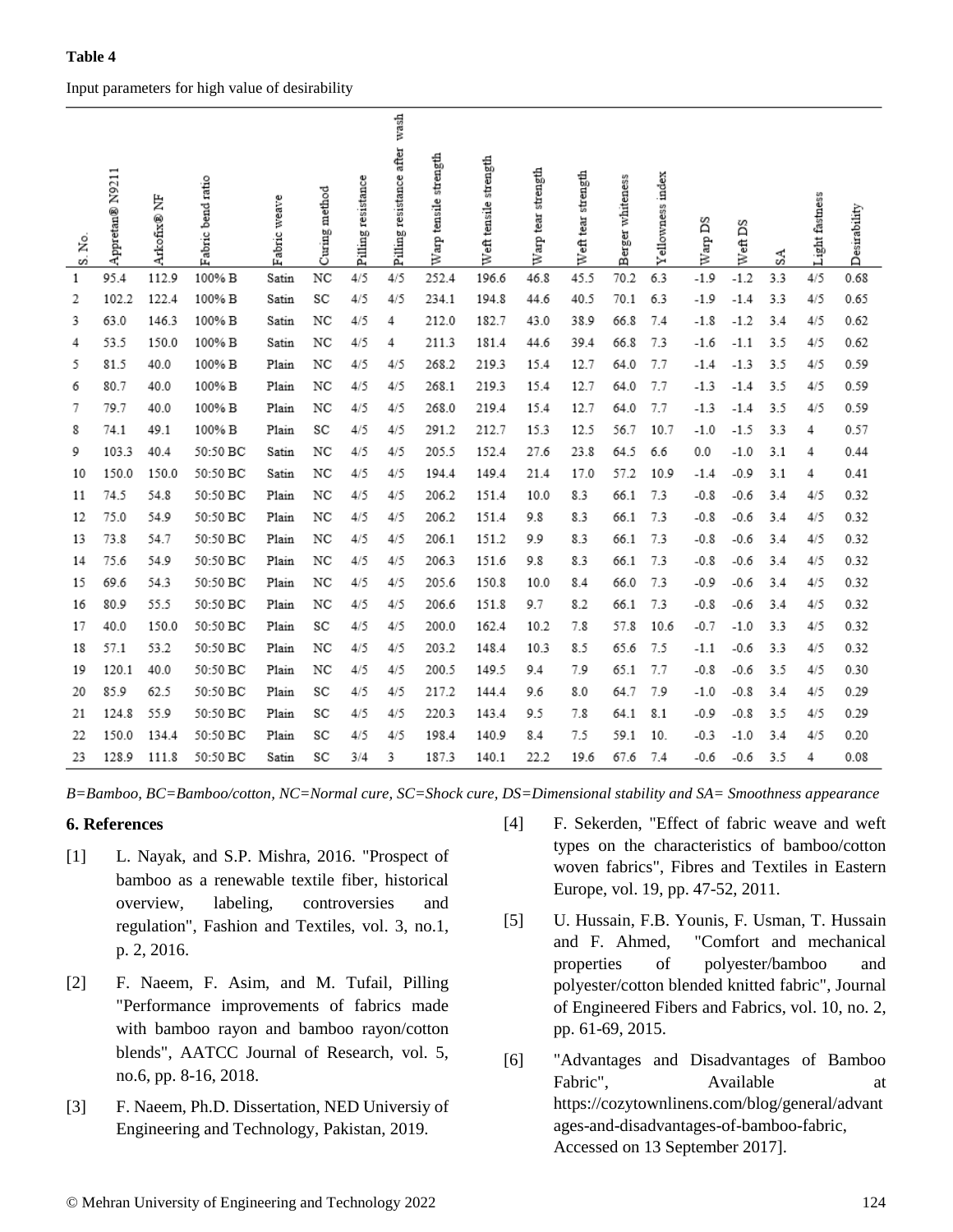- [7] F. Naeem, F. Asim and M.Tufail , "Anti-pilling & resin finishing of rayon and rayon /cotton fabrics, using 2332 mixed level factorial design", AATCC Journal of Research, vol. 7, no. 5, pp. 32-37, 2020.
- [8] F. Naeem, F. Asim, M. Tufail, Performance "Evaluation of anti pilling and easy-care finished rayon and rayon/cotton satin fabric", Journal of Natural Fibers, vol. 6, pp. 1-15, 2020.
- [9] F. Naeem, F. Asim, M. Tufail, "Effect of crosslinking agents on the strength characteristics of cellulosic fabrics using 23 32 mixed level factorial", Pigment & Resin Technology, vol. 50, no. 4, pp. 219-230, 2021.
- [10] W.D Schindler, and P.J. Hauser, "Chemical finishing of textiles", Woodhead Publishing Ltd., New York, NY, USA, 2004.
- [11] M. Montazer, et al., "Application of resins and crosslinking agents on fiber blend fabric to reduce pilling performance, optimised by response surface methodology", Journal of Vinyl and Additive Technology, vol. 17, no. 3, pp. 213- 221, 2011.
- [12] M.Q. Tusief, N. Mahmood, and M. Saleem, "Effect of different anti pilling agents to reduce pilling on polyester/cotton fabric", J. Chem. Soc. Pak, vol. 34, no. 1, pp. 53-57, 2012.
- [13] A. Chiweshe, and P.C. Crews, "Influence of household fabric softeners and laundry enzymes on pilling and breaking strength", Textile Chemist and Colorist and American Dyestuff Reporter, vol. 32, no. 9, pp. 41-47, 2000.
- [14] T.F. Meyabadi, and F. Dadashian, "Optimization of enzymatic hydrolysis of waste cotton fibers for nanoparticles production using response surface methodology", Fibers and Polymers, vol. 13, no. 3, pp. 313-321, 2012.
- [15] F. Asim, M. Mahmood, and M.A. Siddiqui, 2012. "Optimization of process parameters for simultaneous fixation of reactive printing and crease resistant finishing using desirability function", Journal of Textile and Apparel, Technology and Management, vol. 7, no.3, pp.1- 12, 2012.
- [16] H. Souid, A. Babay, M. Sahnoun, and M. Cheikrouhou, "A comparative quality optimization between ring spun and slub yarns

by using desirability function", AUTEX Research Journal, vol. 8, no. 3, pp. 72-76, 2008.

- [17] H. Souid, A. Babay and M. Sahnoun, "Fabric quality optimization by using desirability function and neural networks", International Journal of Computer Technology and Applications, vol. 3, no.1, pp. 356-364, 2012.
- [18] C. Douglas Montgomery, "Design and analysis of experiments", John Wiley and Sons, 5<sup>th</sup> edition, 2001.
- [19] ISO 12945-2, "Textiles determination of fabric propensity to surface fuzzing and to pilling, modified martindale", 1<sup>st</sup> edition, International Organization for Standardization, Geneva, Switzerland, 2000, pp.1-9.
- [20] ISO 12947-2 "Textiles determination of the abrasion resistance of fabrics by the Martindale method, Determination of specimen breakdown", 2nd edition, International Organization for Standardization, Geneva, Switzerland, 2016, pp 1-12.
- [21] ISO 13934-2 "Textiles tensile properties of fabrics Part 2: Determination of maximum force using the grab method",  $2<sup>nd</sup>$  edition, International Organization for Standardization, Geneva, Switzerland, 2014, pp.1-9.
- [22] ISO 13937-1, "Textiles tear properties of Part 1: fabrics -Determination of tear force using ballistic pendulum method (elmendorf)", 1<sup>st</sup> edition, International Organization for Standardization, Geneva, Switzerland, 2000, pp. 1-10.
- [23] ISO 6330, "Textiles domestic washing and drying procedures for textile testing",  $3<sup>rd</sup>$  edition, International Organization for Standardization, Geneva, Switzerland, 2012, pp. 1-32.
- [24] AATCC Test Method 110-2015, "Whiteness of textile", American Association of Textile Chemists and Colorists Technical Manual, 2018, pp. 185-186.
- [25] ASTM E-313-15, "Standard practice for calculating yellowness and whiteness indices from instrumentally measured color coordinates", American Society for Testing and Materials, 2015, pp-1-6.